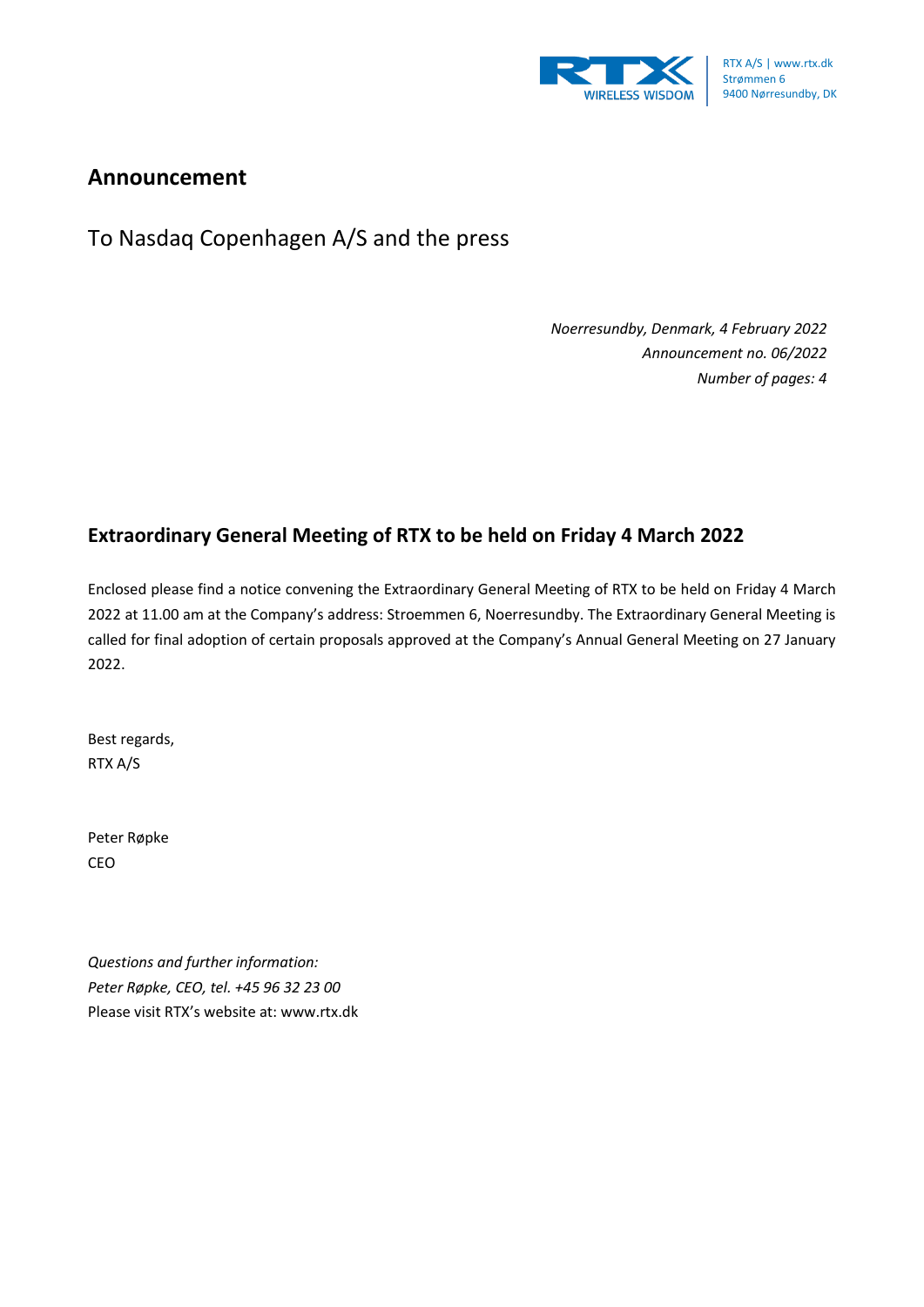**The Board of Directors of RTX A/S has the pleasure of convening the**

# **Extraordinary General Meeting**

**to be held on Friday 4 March 2022 at 11.00 am at the Company's address Stroemmen 6, DK-9400 Noerresundby** 

#### **COVID-19 measures**

In connection with the Extraordinary General Meeting, RTX follows the applicable recommendations and guidelines from the Danish health authorities. Accordingly, all participants will be required to comply with COVID-19 restrictions and instructions from the public authorities applicable from time to time (if any). As detailed below, it is possible to vote by post/correspondence prior to the Extraordinary General Meeting in accordance with the deadlines stated below. No refreshments will be served at the Extraordinary General Meeting.

Agenda, complete proposals, and information on admission and voting follow below.

#### **Agenda:**

- 1. Final adoption of the proposal from the Annual General Meeting on 27 January 2022 that the Company's share capital is reduced with a nominal amount of DKK 875,000 by annulment of 175,000 treasury shares of nominal DKK 5 each acquired by the Company through share buy-back programmes.
- 2. Authorization to inform the Danish Business Authority of decisions taken at the General Meeting.

#### **Complete proposals for the items on the agenda:**

1. Final adoption of the proposal from the Annual General Meeting on 27 January 2022 that the Company's share capital is reduced with a nominal amount of DKK 875,000 by annulment of 175,000 treasury shares of nominal DKK 5 each acquired by the Company through share buy-back programmes.

*The Board of Directors proposes that the Company's share capital is reduced with a nominal amount of DKK 875,000 from DKK 43,214,190 to DKK 42,339,190 by annulment of 175,000 treasury shares of nominal DKK 5 each acquired by the Company through share buy-back programmes. The reduction of the share capital is legally considered as distribution to the shareholders as the amount of the capital reduction has been paid out to the Company's shareholders as payment for shares acquired through share buy-back programmes for a total purchase price of DKK 32,516,774, which means that, in addition to the nominal amount of the capital reduction, DKK 31,641,774 has been distributed to shareholders, ref. section 188(1)(2) of the Danish Companies Act. The reduction of the share capital is thus carried out at a premium, as the reduction is executed at a price of DKK 185.8, corresponding to the average price paid per share of nominally DKK 5. Consequently, the Board of Directors proposes that article 4.1 of the Articles of Association is amended to: "The Company's capital stock represents DKK 42,339,190 allocated into stocks of DKK 5 or multiples thereof."*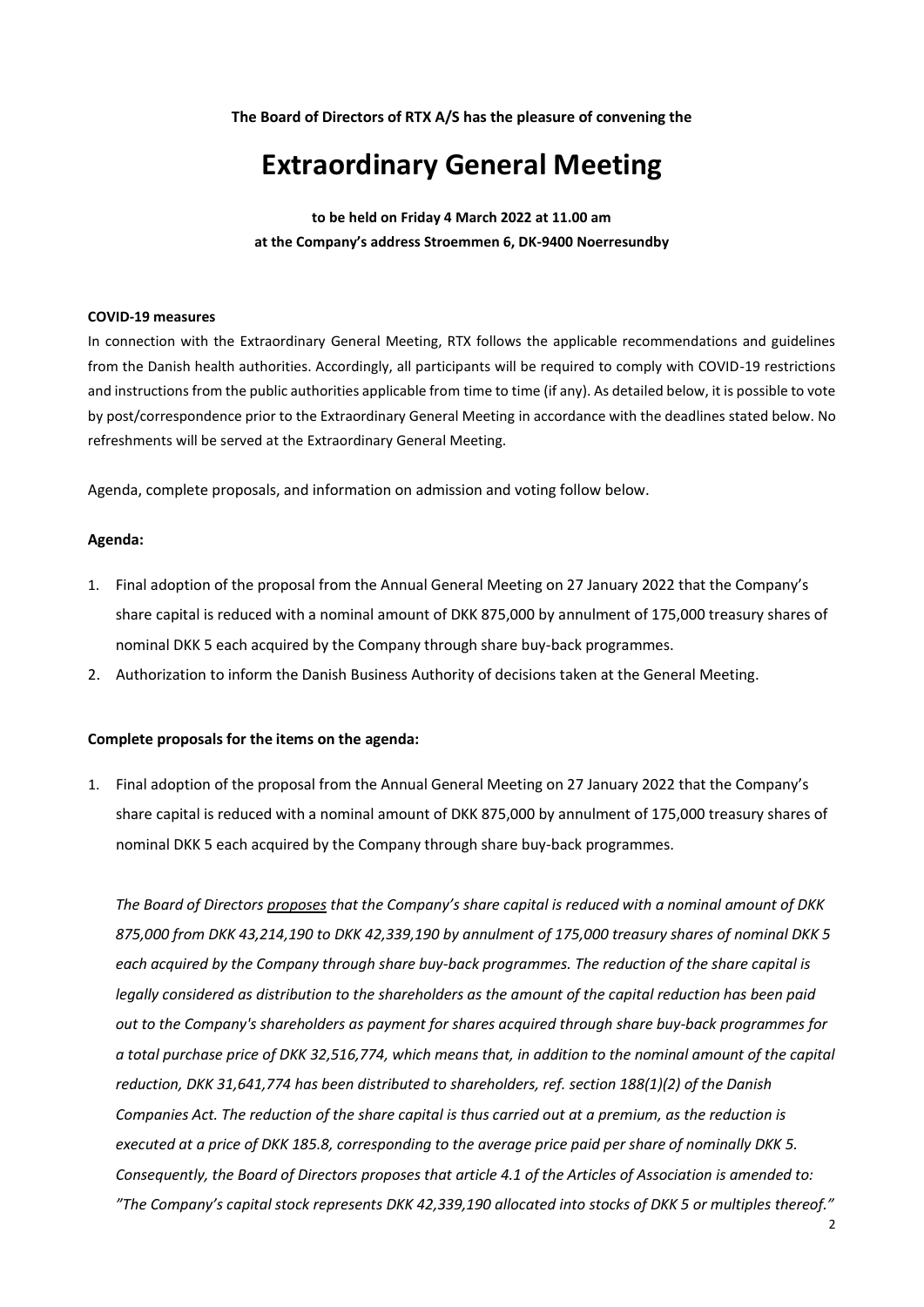*Before the reduction of the share capital is executed, the Company's creditors will be convened via the electronic information system of the Danish Business Authority to file any claims pursuant to section 192(1) of the Danish Companies Act. Upon expiry of the four weeks notification period of section 192 of the Danish Companies Act, the reduction of the share capital shall be finally executed and the proposed amendment of the Articles of Association will be deemed registered.*

2. *The Board of Directors proposes that Attorney Henrik Møgelmose is authorized to inform the Danish Business Authority of any decisions taken at the General Meeting and in this connection to make any changes and addendums to the decisions and the Company's Articles of Association that the Danish Business Authority may require to register the decisions.*

#### **Share capital**

The share capital amounts to DKK 43,214,190. Only one share class exists. The capital is divided into shares of DKK 5. Each share of DKK 5 gives one vote.

#### **Agenda and documents**

No later than Thursday 10 February 2022, the notice to convene, agenda and complete proposals will be made available at the Company's website www.rtx.dk as well as sent to all shareholders having so requested. Necessary information and documents for the General Meeting are available from the same date at the Company's website www.rtx.dk.

#### **Adoption requirements**

Adoption of the proposals under agenda items 1 - 2 can be adopted without regard to the amount of capital represented by such qualified majority as required by the companies Act, ref. Articles of Association, article 10.4.

#### **Shareholders' right to attend and vote at the General Meeting**

A shareholder's right to attend the General Meeting and to vote is determined on the basis of the shares held by the shareholder at the date of registration, which is Friday 25 February 2022. A shareholder must take out an admission card for her or himself as well as for any advisor on Monday 28 February 2022 at the latest. Admission cards shall be issued to any such person who, according to the register of shareholders, is recorded as shareholder on the date of registration or for whom the Company at the date of registration has received an adequate request to be recorded in the register of shareholders. Admission cards with voting slips can be obtained at RTX's website www.rtx.dk/investor until Monday 28 February 2022 at 11.59 pm at the latest.

Voting shareholders, who do not wish or are unable to attend the General Meeting in person, may grant a power of attorney/proxy. Power of attorney form is available at www.rtx.dk/investor. Power of attorney must be filled in, signed and sent by e-mail to vp\_vpinvestor@euronext.com or to VP Securities A/S, c/o Euronext Securities, Nicolai Eigtveds Gade 8, 1402 Copenhagen K. The power of attorney must be sent to VP Securities A/S no later than Monday 28 February 2022 at 11.59 pm.